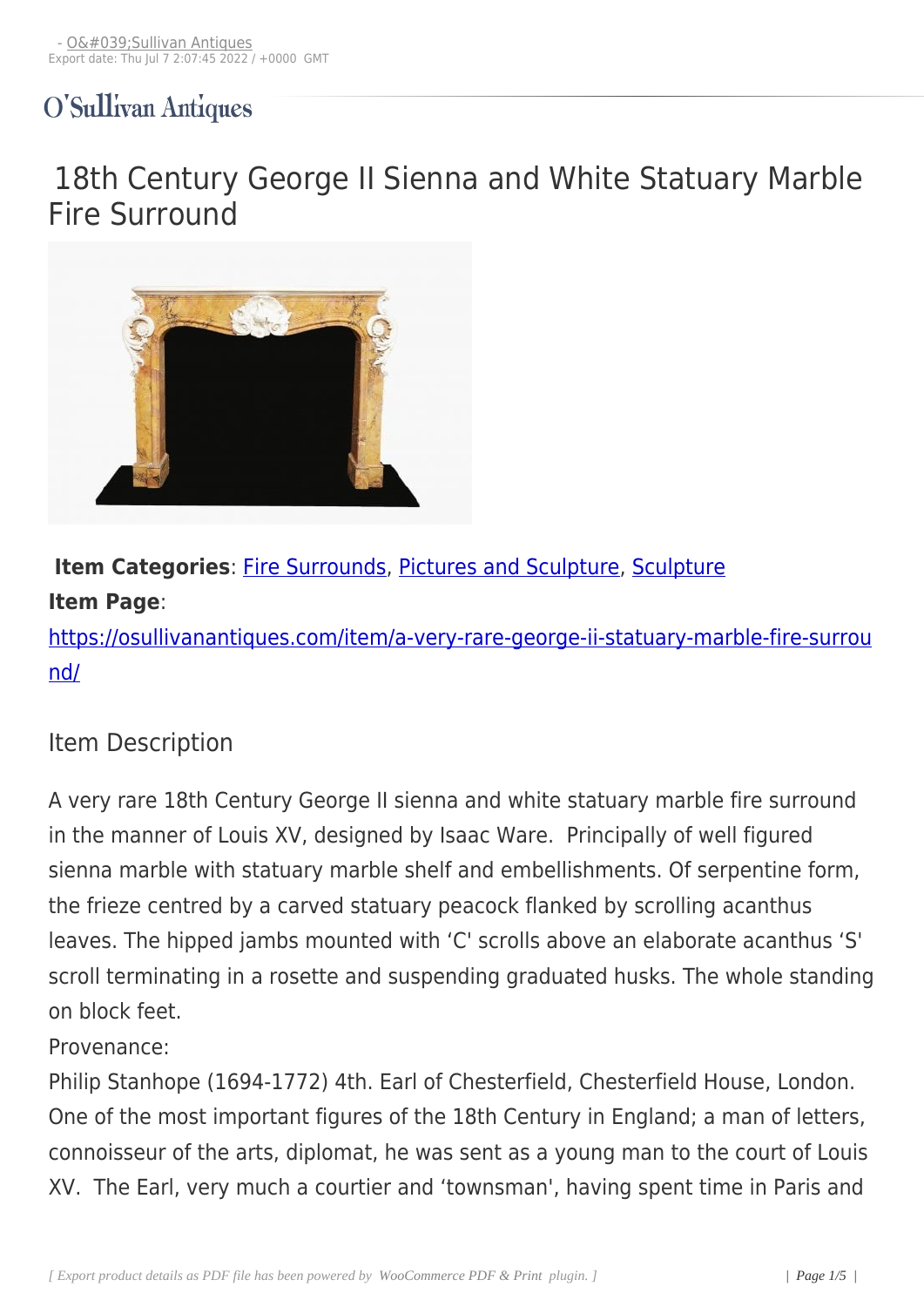V[ersailles, became pa](http://osullivanantiques.com/product/a-very-rare-george-ii-statuary-marble-fire-surround/)ssionate about the 'style á la française'. It is very curious then that he should have chosen such a classical architect as Isaac Ware. Ware heavily influenced the design of the ground floor where the dining room, library, waiting room amongst others were situated. In stark contrast the first floor 'piano nobile' was distinctly of the French style. These rooms retained their original 18th Century arrangement until the late 19th Century when Lord Burton removed the party wall between the Music Room and another room and formed a Ballroom. These rooms are quite clearly in a French rococo manner but the Country Life article of March 4th 1922 quite clearly show a Neoclassical chimney piece replacing one that must surely have been in the French taste. It is worth noting that the town house was by far the most important residence of an aristocrat in the 18th Century.

Chesterfield finished his house in 1749 at a cost of £25,000, a colossal sum then equivalent to at least £20 million in today's terms and exceeding anything that the Royal family had spent at Buckingham House (now Buckingham Palace). Only the Prince Regent would exceed this at Carlton House some forty years later and it is no exaggeration to say that Chesterfield House was the grandest house in London in the 18th Century.

Because the unusual iconography of the chimney piece contains a peacock, the symbol of Hera, the wife of Zeus, it is possible, too, that this chimney piece was indeed the bedchamber of the Countess and therefore the second most important chimney piece at Chesterfield House. The chimney piece is shown in situ in a French Rococo room in a series of photographs in the National Monument Record Office, Swindon, and these appear to predate the removal of the chimney pieces to Rangemore, circa 1900. It has much stronger veining than that usually associated with Gallo di Siena which is pale.

Commentary:

Chesterfield House, one of the great London houses was built for the 4th Earl of Chesterfield by the architect Isaac Ware and completed in 1750. Although Ware was almost exclusively a Palladian architect, at Chesterfield House, his francophile client insisted on some very lavish French interiors, at least on the piano nobile,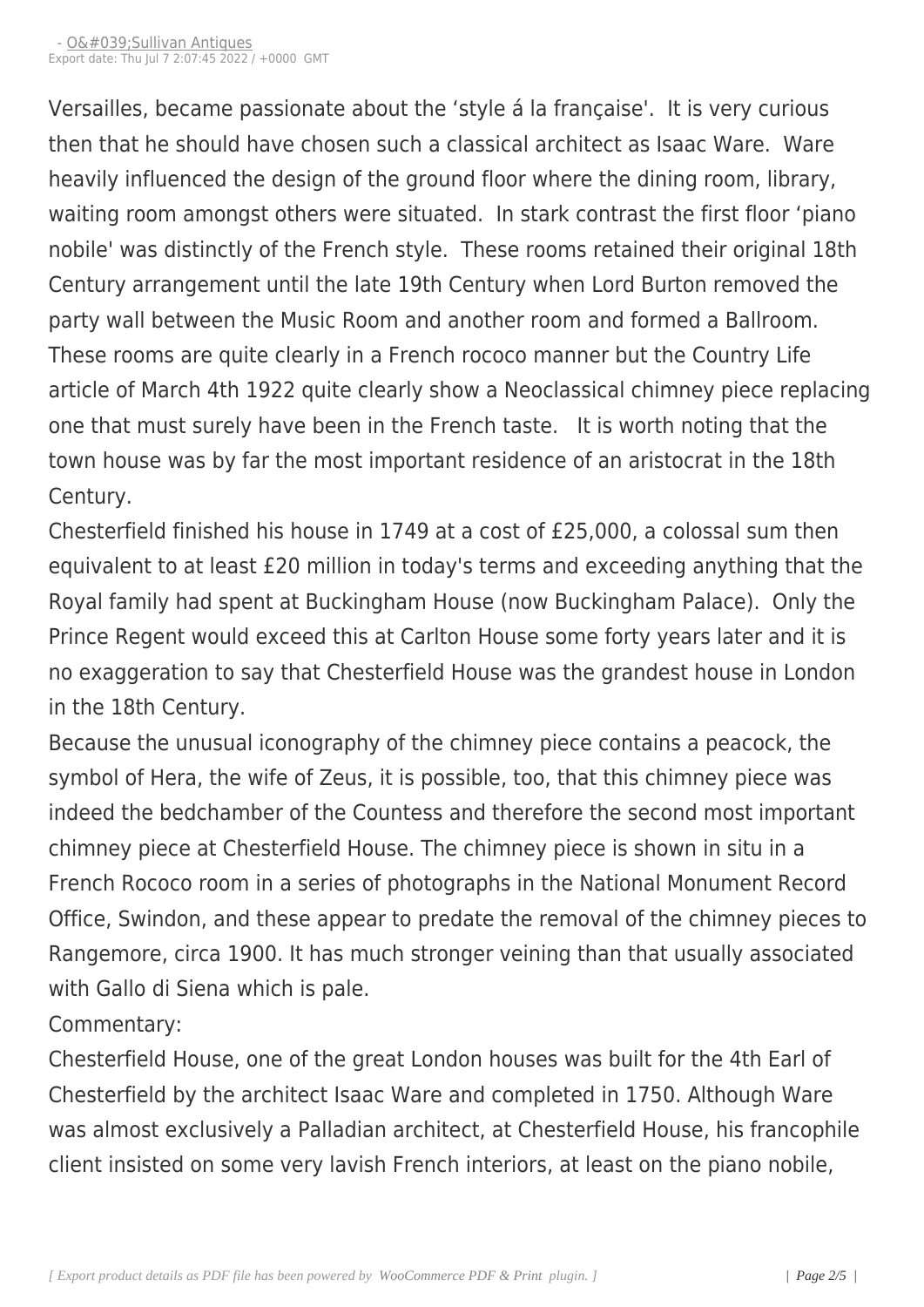t[he first floor where](http://osullivanantiques.com/product/a-very-rare-george-ii-statuary-marble-fire-surround/) the antechambers, drawing rooms and principal bedrooms were situated. However, although the style of this fireplace is Louis XV, the combination of sienna and white marble is unmistakeably English. Chesterfield House was sold in 1869, the furniture and pictures removed to the country seat, Bretby, in Derbyshire. Chesterfield House was subsequently bought by Lord Burton, then leased circa 1920 to Viscount Lascelles who married the Princess Royal daughter of George V. Lord Burton made several structural changes to the building and at the beginning of the 20th. Century and it was then that some of the chimney pieces were removed to Rangemore when the house was being fitted out for Edward XVII.

Price On Request

## **Dimensions**

- Shelf Width: 70 inches
- Overall Height: 55 inches
- Overall Width: 72 inches
- Opening Height: 42 inches
- Opening Width: 54 inches
- Depth of Shelf: 13 inches

## Item Gallery

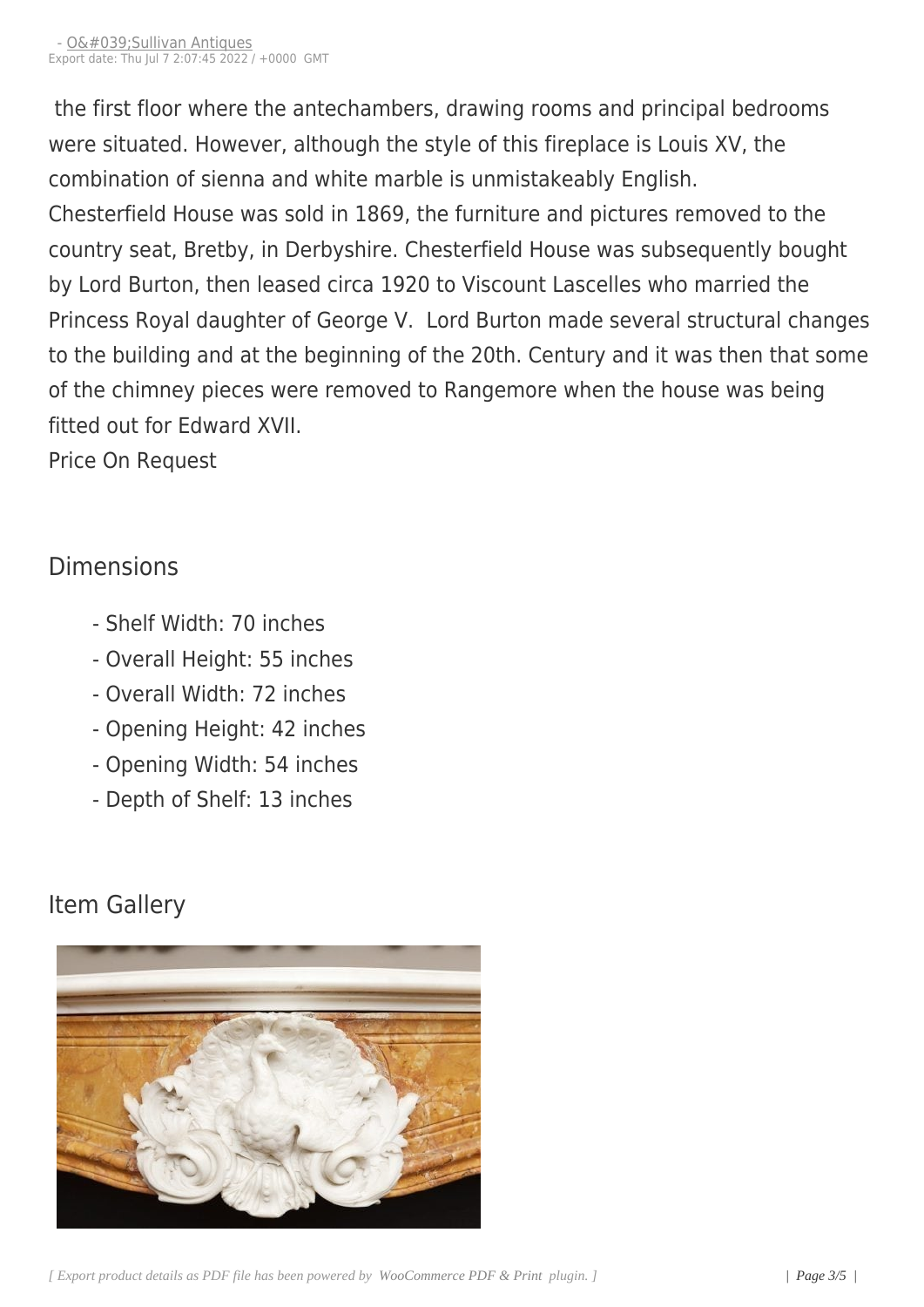